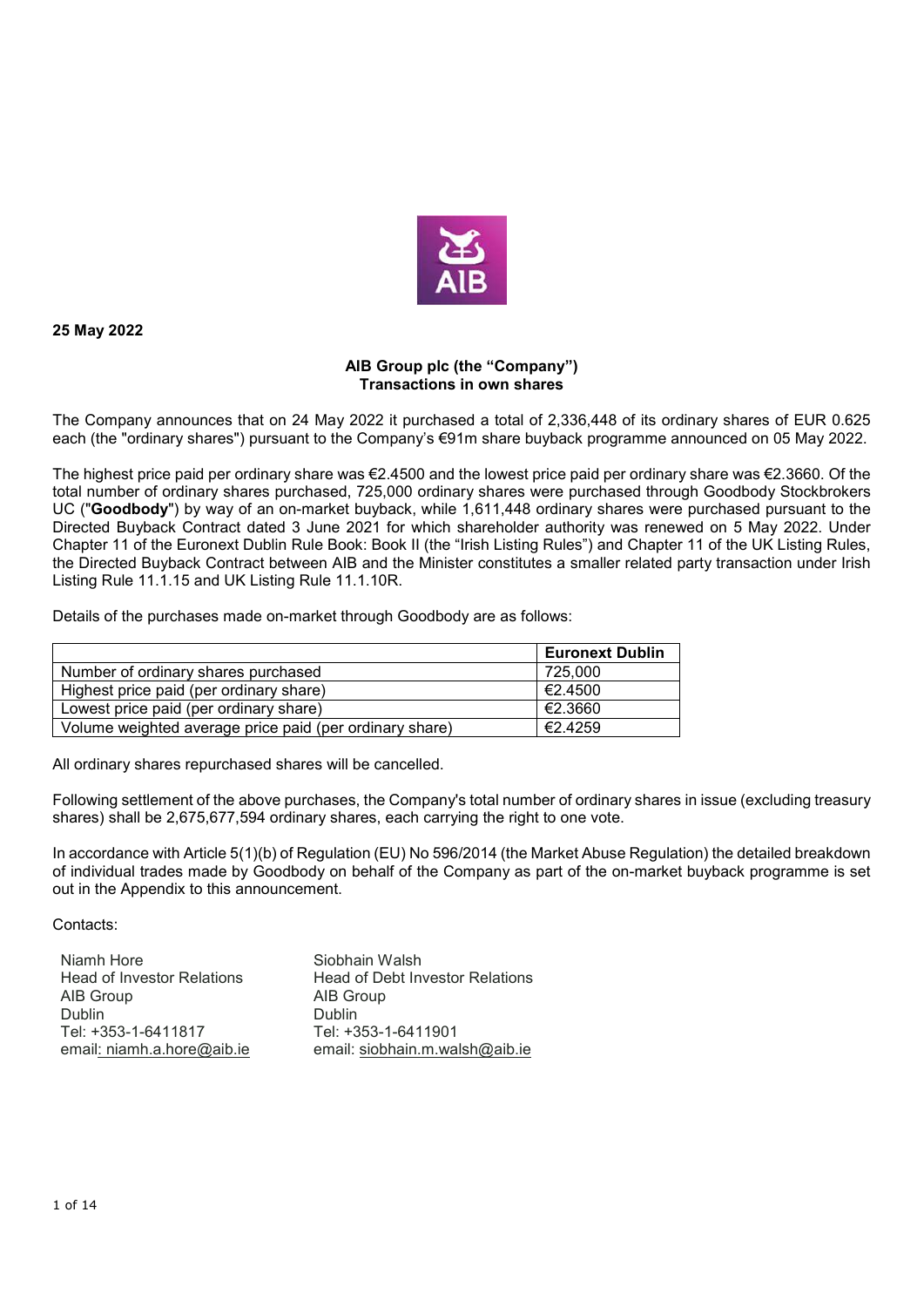## **Appendix**

## **Transaction Details**

| <b>Issuer Name</b>       | AIB Group plc            |
|--------------------------|--------------------------|
| LEI                      | 635400AKJBGNS5WNQL34     |
| <b>ISIN</b>              | IE00BF0L3536             |
| <b>Intermediary Name</b> | Goodbody Stockbrokers UC |
| <b>Intermediary Code</b> | GDBSIE21XXX              |
| <b>Timezone</b>          | <b>GMT</b>               |
| <b>Currency</b>          | <b>FUR</b>               |

## **Euronext Dublin**

| <b>Number of Shares</b> | <b>Price per Share (EUR)</b> | <b>Trading venue</b> | <b>Time</b> | of Transaction          |
|-------------------------|------------------------------|----------------------|-------------|-------------------------|
|                         |                              |                      | transaction | <b>Reference Number</b> |
| 3,716                   | 2.3720                       | <b>XDUB</b>          | 08:05:11    | 00026417098TRDU1        |
| 2,167                   | 2.3720                       | <b>XDUB</b>          | 08:05:11    | 00026417097TRDU1        |
| 4,314                   | 2.3700                       | <b>XDUB</b>          | 08:07:43    | 00026417134TRDU1        |
| 2,569                   | 2.3700                       | <b>XDUB</b>          | 08:07:43    | 00026417133TRDU1        |
| 1,108                   | 2.3660                       | <b>XDUB</b>          | 08:07:43    | 00026417135TRDU1        |
| 4,267                   | 2.3660                       | <b>XDUB</b>          | 08:07:43    | 00026417138TRDU1        |
| 1,059                   | 2.3660                       | <b>XDUB</b>          | 08:07:43    | 00026417137TRDU1        |
| 1,861                   | 2.3660                       | <b>XDUB</b>          | 08:07:43    | 00026417136TRDU1        |
| 1,773                   | 2.3780                       | <b>XDUB</b>          | 08:17:22    | 00026417280TRDU1        |
| 4,527                   | 2.3780                       | <b>XDUB</b>          | 08:17:22    | 00026417283TRDU1        |
| 3,732                   | 2.3780                       | <b>XDUB</b>          | 08:17:22    | 00026417282TRDU1        |
| 715                     | 2.3780                       | <b>XDUB</b>          | 08:17:22    | 00026417281TRDU1        |
| 3,472                   | 2.3960                       | <b>XDUB</b>          | 08:27:22    | 00026417517TRDU1        |
| 1,368                   | 2.3960                       | <b>XDUB</b>          | 08:27:22    | 00026417516TRDU1        |
| 1,154                   | 2.3960                       | <b>XDUB</b>          | 08:27:22    | 00026417515TRDU1        |
| 1,949                   | 2.3940                       | <b>XDUB</b>          | 08:27:23    | 00026417522TRDU1        |
| 447                     | 2.3940                       | <b>XDUB</b>          | 08:27:23    | 00026417521TRDU1        |
| 1,502                   | 2.3940                       | <b>XDUB</b>          | 08:27:23    | 00026417520TRDU1        |
| 1,502                   | 2.3940                       | <b>XDUB</b>          | 08:27:23    | 00026417519TRDU1        |
| 447                     | 2.3940                       | <b>XDUB</b>          | 08:27:23    | 00026417518TRDU1        |
| 2,917                   | 2.4100                       | <b>XDUB</b>          | 08:32:13    | 00026417587TRDU1        |
| 4,918                   | 2.4020                       | <b>XDUB</b>          | 08:32:23    | 00026417589TRDU1        |
| 4,918                   | 2.4020                       | <b>XDUB</b>          | 08:32:23    | 00026417588TRDU1        |
| 1,344                   | 2.3980                       | <b>XDUB</b>          | 08:32:37    | 00026417595TRDU1        |
| 3,279                   | 2.4000                       | <b>XDUB</b>          | 08:35:44    | 00026417667TRDU1        |
| 3,170                   | 2.3960                       | <b>XDUB</b>          | 08:37:54    | 00026417682TRDU1        |
| 2,965                   | 2.3940                       | <b>XDUB</b>          | 08:38:02    | 00026417690TRDU1        |
| 2,842                   | 2.3940                       | <b>XDUB</b>          | 08:38:02    | 00026417689TRDU1        |
| 855                     | 2.3940                       | <b>XDUB</b>          | 08:42:05    | 00026417736TRDU1        |
| 499                     | 2.3900                       | <b>XDUB</b>          | 08:45:05    | 00026417759TRDU1        |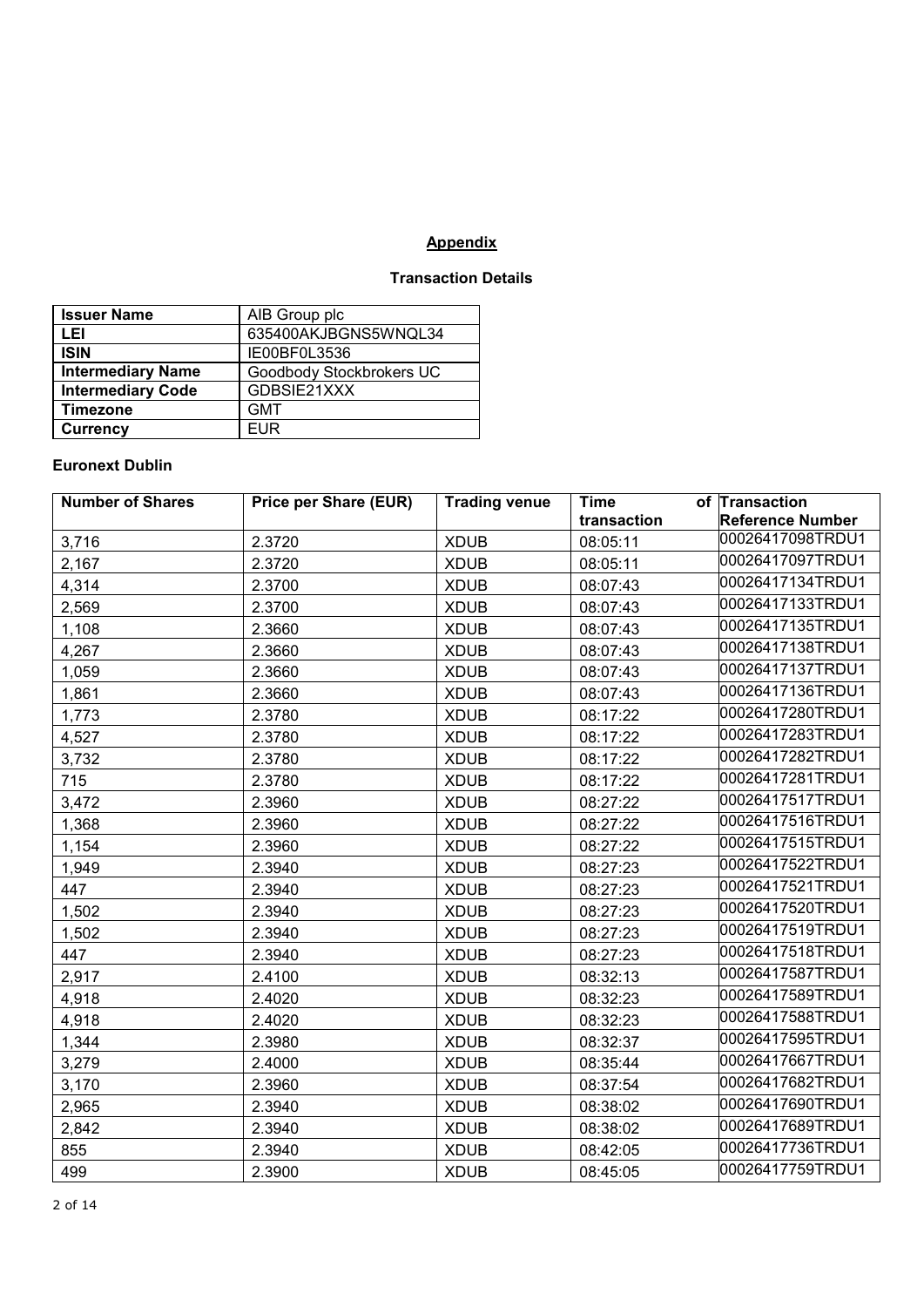| 2,165 | 2.3900 | <b>XDUB</b> | 08:45:05 | 00026417758TRDU1 |
|-------|--------|-------------|----------|------------------|
| 1,046 | 2.3900 | <b>XDUB</b> | 08:45:05 | 00026417757TRDU1 |
| 1,563 | 2.3900 | <b>XDUB</b> | 08:45:54 | 00026417779TRDU1 |
| 1,046 | 2.3900 | <b>XDUB</b> | 08:45:54 | 00026417778TRDU1 |
| 1,107 | 2.3900 | <b>XDUB</b> | 08:45:54 | 00026417777TRDU1 |
| 1,937 | 2.3900 | <b>XDUB</b> | 08:45:54 | 00026417776TRDU1 |
| 3,006 | 2.3860 | <b>XDUB</b> | 08:46:56 | 00026417808TRDU1 |
| 2,788 | 2.3820 | <b>XDUB</b> | 08:51:14 | 00026417826TRDU1 |
| 2,210 | 2.4040 | <b>XDUB</b> | 09:02:29 | 00026417947TRDU1 |
| 2,996 | 2.4040 | <b>XDUB</b> | 09:02:29 | 00026417946TRDU1 |
| 2,908 | 2.4040 | <b>XDUB</b> | 09:02:29 | 00026417945TRDU1 |
| 8,568 | 2.4000 | <b>XDUB</b> | 09:03:52 | 00026417954TRDU1 |
| 3,224 | 2.3960 | <b>XDUB</b> | 09:07:50 | 00026418039TRDU1 |
| 3,251 | 2.3960 | <b>XDUB</b> | 09:07:50 | 00026418038TRDU1 |
| 1,951 | 2.4100 | <b>XDUB</b> | 09:16:27 | 00026418173TRDU1 |
| 4,316 | 2.4100 | <b>XDUB</b> | 09:16:27 | 00026418172TRDU1 |
| 3,075 | 2.4080 | <b>XDUB</b> | 09:16:27 | 00026418174TRDU1 |
| 534   | 2.4020 | <b>XDUB</b> | 09:32:50 | 00026418298TRDU1 |
| 2,249 | 2.4020 | <b>XDUB</b> | 09:32:50 | 00026418297TRDU1 |
| 3,662 | 2.4020 | <b>XDUB</b> | 09:32:50 | 00026418296TRDU1 |
| 1,786 | 2.4020 | <b>XDUB</b> | 09:32:50 | 00026418295TRDU1 |
| 1,714 | 2.4020 | <b>XDUB</b> | 09:32:50 | 00026418294TRDU1 |
| 1,714 | 2.4020 | <b>XDUB</b> | 09:32:50 | 00026418293TRDU1 |
| 4,035 | 2.4020 | <b>XDUB</b> | 09:32:50 | 00026418292TRDU1 |
| 1,714 | 2.4020 | <b>XDUB</b> | 09:32:50 | 00026418291TRDU1 |
| 3,008 | 2.4020 | <b>XDUB</b> | 09:32:50 | 00026418290TRDU1 |
| 2,364 | 2.4000 | <b>XDUB</b> | 09:43:12 | 00026418406TRDU1 |
| 906   | 2.4000 | <b>XDUB</b> | 09:43:12 | 00026418405TRDU1 |
| 1,043 | 2.4000 | <b>XDUB</b> | 09:45:51 | 00026418440TRDU1 |
| 1,009 | 2.4000 | <b>XDUB</b> | 09:45:51 | 00026418439TRDU1 |
| 5,490 | 2.4040 | <b>XDUB</b> | 09:51:51 | 00026418502TRDU1 |
| 3,128 | 2.4040 | <b>XDUB</b> | 09:51:51 | 00026418501TRDU1 |
| 5,536 | 2.4040 | <b>XDUB</b> | 09:51:51 | 00026418500TRDU1 |
| 5,270 | 2.4020 | <b>XDUB</b> | 09:52:56 | 00026418512TRDU1 |
| 4,855 | 2.4040 | <b>XDUB</b> | 10:05:30 | 00026418613TRDU1 |
| 2,779 | 2.4040 | <b>XDUB</b> | 10:05:30 | 00026418612TRDU1 |
| 2,788 | 2.4040 | <b>XDUB</b> | 10:05:30 | 00026418611TRDU1 |
| 3,856 | 2.4040 | <b>XDUB</b> | 10:05:30 | 00026418610TRDU1 |
| 2,549 | 2.4020 | <b>XDUB</b> | 10:05:31 | 00026418614TRDU1 |
| 2,174 | 2.4040 | <b>XDUB</b> | 10:24:07 | 00026418765TRDU1 |
| 3,565 | 2.4040 | <b>XDUB</b> | 10:24:07 | 00026418764TRDU1 |
| 1,755 | 2.4040 | <b>XDUB</b> | 10:24:07 | 00026418763TRDU1 |
| 1,710 | 2.4040 | <b>XDUB</b> | 10:24:07 | 00026418762TRDU1 |
| 1,755 | 2.4040 | <b>XDUB</b> | 10:24:07 | 00026418761TRDU1 |
| 1,369 | 2.4040 | <b>XDUB</b> | 10:24:07 | 00026418760TRDU1 |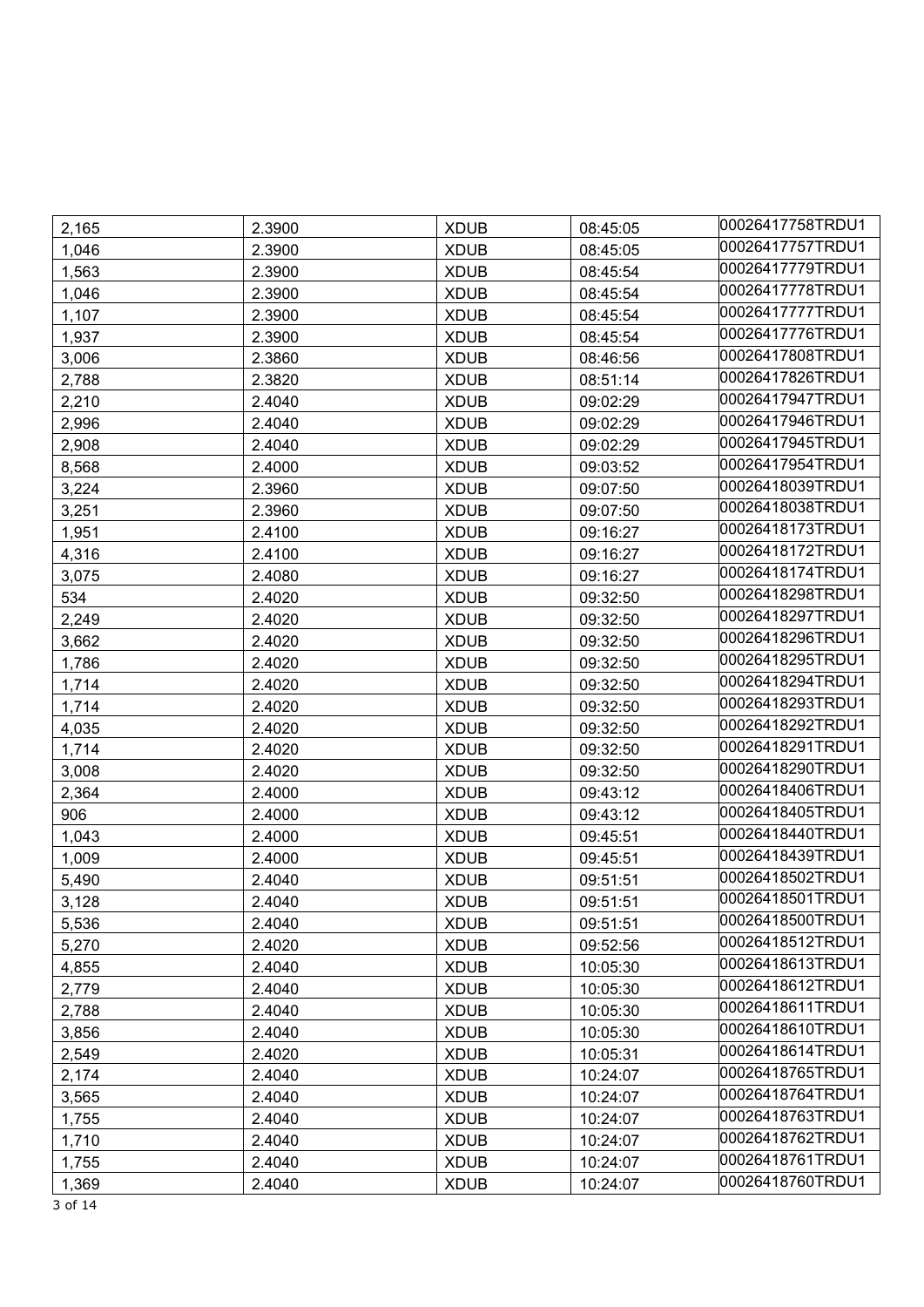| 341   | 2.4040 | <b>XDUB</b> | 10:24:07 | 00026418759TRDU1 |
|-------|--------|-------------|----------|------------------|
| 3,371 | 2.4040 | <b>XDUB</b> | 10:24:07 | 00026418758TRDU1 |
| 967   | 2.4040 | <b>XDUB</b> | 10:24:07 | 00026418766TRDU1 |
| 743   | 2.4040 | <b>XDUB</b> | 10:24:13 | 00026418767TRDU1 |
| 669   | 2.4040 | <b>XDUB</b> | 10:24:13 | 00026418769TRDU1 |
| 142   | 2.4040 | <b>XDUB</b> | 10:24:13 | 00026418768TRDU1 |
| 3,331 | 2.4200 | <b>XDUB</b> | 10:37:59 | 00026418847TRDU1 |
| 1,180 | 2.4200 | <b>XDUB</b> | 10:40:22 | 00026418861TRDU1 |
| 809   | 2.4200 | <b>XDUB</b> | 10:40:22 | 00026418860TRDU1 |
| 795   | 2.4200 | <b>XDUB</b> | 10:40:22 | 00026418859TRDU1 |
| 5,814 | 2.4160 | <b>XDUB</b> | 10:40:48 | 00026418870TRDU1 |
| 1,046 | 2.4160 | <b>XDUB</b> | 10:40:48 | 00026418872TRDU1 |
| 614   | 2.4160 | <b>XDUB</b> | 10:40:48 | 00026418871TRDU1 |
| 5,854 | 2.4140 | <b>XDUB</b> | 10:42:36 | 00026418900TRDU1 |
| 972   | 2.4180 | <b>XDUB</b> | 10:55:17 | 00026418982TRDU1 |
| 911   | 2.4180 | <b>XDUB</b> | 10:55:51 | 00026418999TRDU1 |
| 2,302 | 2.4180 | <b>XDUB</b> | 10:55:51 | 00026418998TRDU1 |
| 715   | 2.4180 | <b>XDUB</b> | 10:55:51 | 00026418997TRDU1 |
| 2,302 | 2.4180 | <b>XDUB</b> | 10:55:51 | 00026418996TRDU1 |
| 982   | 2.4180 | <b>XDUB</b> | 10:55:51 | 00026418995TRDU1 |
| 2,302 | 2.4180 | <b>XDUB</b> | 10:55:51 | 00026418994TRDU1 |
| 1,046 | 2.4180 | <b>XDUB</b> | 10:55:51 | 00026418993TRDU1 |
| 1,600 | 2.4160 | <b>XDUB</b> | 10:55:51 | 00026419000TRDU1 |
| 2,649 | 2.4140 | <b>XDUB</b> | 11:04:50 | 00026419088TRDU1 |
| 2,105 | 2.4220 | <b>XDUB</b> | 11:11:00 | 00026419148TRDU1 |
| 1,046 | 2.4220 | <b>XDUB</b> | 11:11:00 | 00026419147TRDU1 |
| 786   | 2.4240 | <b>XDUB</b> | 11:14:50 | 00026419186TRDU1 |
| 260   | 2.4240 | <b>XDUB</b> | 11:14:50 | 00026419185TRDU1 |
| 668   | 2.4240 | <b>XDUB</b> | 11:14:50 | 00026419184TRDU1 |
| 2,822 | 2.4240 | <b>XDUB</b> | 11:14:50 | 00026419183TRDU1 |
| 2,052 | 2.4240 | <b>XDUB</b> | 11:14:50 | 00026419182TRDU1 |
| 3,166 | 2.4240 | <b>XDUB</b> | 11:14:50 | 00026419181TRDU1 |
| 338   | 2.4240 | <b>XDUB</b> | 11:14:51 | 00026419187TRDU1 |
| 2,052 | 2.4240 | <b>XDUB</b> | 11:14:52 | 00026419188TRDU1 |
| 2,052 | 2.4240 | <b>XDUB</b> | 11:14:52 | 00026419189TRDU1 |
| 1,337 | 2.4240 | <b>XDUB</b> | 11:14:55 | 00026419193TRDU1 |
| 1,915 | 2.4280 | <b>XDUB</b> | 11:21:15 | 00026419234TRDU1 |
| 4,519 | 2.4300 | <b>XDUB</b> | 11:35:11 | 00026419329TRDU1 |
| 2,257 | 2.4300 | <b>XDUB</b> | 11:35:11 | 00026419328TRDU1 |
| 1,033 | 2.4300 | <b>XDUB</b> | 11:35:11 | 00026419327TRDU1 |
| 647   | 2.4300 | <b>XDUB</b> | 11:35:11 | 00026419326TRDU1 |
| 5,744 | 2.4300 | <b>XDUB</b> | 11:35:11 | 00026419325TRDU1 |
| 4,645 | 2.4280 | <b>XDUB</b> | 11:35:11 | 00026419332TRDU1 |
| 480   | 2.4280 | <b>XDUB</b> | 11:35:11 | 00026419331TRDU1 |
| 163   | 2.4280 | <b>XDUB</b> | 11:35:11 | 00026419330TRDU1 |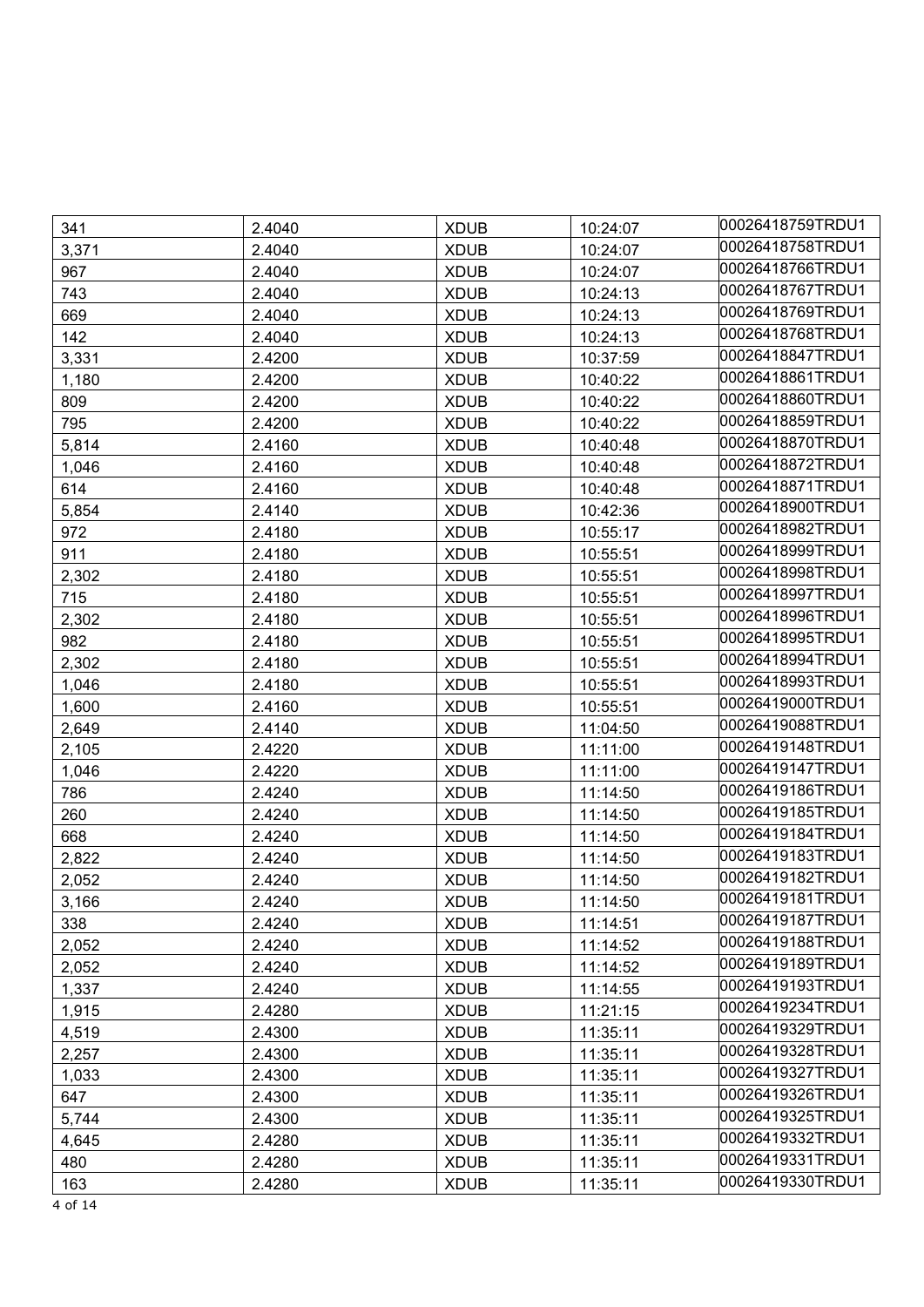| 2,983 | 2.4300 | <b>XDUB</b> | 11:49:16 | 00026419386TRDU1 |
|-------|--------|-------------|----------|------------------|
| 5,795 | 2.4300 | <b>XDUB</b> | 11:49:16 | 00026419385TRDU1 |
| 8,490 | 2.4420 | <b>XDUB</b> | 12:03:24 | 00026419506TRDU1 |
| 5,618 | 2.4420 | <b>XDUB</b> | 12:03:24 | 00026419505TRDU1 |
| 2,873 | 2.4420 | <b>XDUB</b> | 12:03:24 | 00026419504TRDU1 |
| 2,998 | 2.4320 | <b>XDUB</b> | 12:05:37 | 00026419527TRDU1 |
| 2,797 | 2.4380 | <b>XDUB</b> | 12:17:05 | 00026419599TRDU1 |
| 2,881 | 2.4380 | <b>XDUB</b> | 12:17:05 | 00026419598TRDU1 |
| 806   | 2.4360 | <b>XDUB</b> | 12:17:05 | 00026419600TRDU1 |
| 2,864 | 2.4420 | <b>XDUB</b> | 12:25:51 | 00026419837TRDU1 |
| 141   | 2.4420 | <b>XDUB</b> | 12:25:52 | 00026419838TRDU1 |
| 1,957 | 2.4420 | <b>XDUB</b> | 12:28:53 | 00026419872TRDU1 |
| 1,276 | 2.4420 | <b>XDUB</b> | 12:29:43 | 00026419877TRDU1 |
| 5,584 | 2.4420 | <b>XDUB</b> | 12:29:43 | 00026419876TRDU1 |
| 5,528 | 2.4420 | <b>XDUB</b> | 12:29:43 | 00026419875TRDU1 |
| 574   | 2.4380 | <b>XDUB</b> | 12:34:05 | 00026419903TRDU1 |
| 2,442 | 2.4380 | <b>XDUB</b> | 12:34:05 | 00026419902TRDU1 |
| 1,748 | 2.4360 | <b>XDUB</b> | 12:37:58 | 00026420002TRDU1 |
| 1,103 | 2.4360 | <b>XDUB</b> | 12:37:58 | 00026420001TRDU1 |
| 2,893 | 2.4460 | <b>XDUB</b> | 12:50:14 | 00026420346TRDU1 |
| 2,129 | 2.4440 | <b>XDUB</b> | 12:52:15 | 00026420419TRDU1 |
| 2,800 | 2.4440 | <b>XDUB</b> | 12:52:15 | 00026420423TRDU1 |
| 2,780 | 2.4440 | <b>XDUB</b> | 12:52:15 | 00026420422TRDU1 |
| 2,834 | 2.4440 | <b>XDUB</b> | 12:52:15 | 00026420421TRDU1 |
| 821   | 2.4440 | <b>XDUB</b> | 12:52:15 | 00026420420TRDU1 |
| 661   | 2.4440 | <b>XDUB</b> | 13:05:31 | 00026420550TRDU1 |
| 2,293 | 2.4440 | <b>XDUB</b> | 13:07:20 | 00026420583TRDU1 |
| 668   | 2.4440 | <b>XDUB</b> | 13:07:20 | 00026420582TRDU1 |
| 2,931 | 2.4440 | <b>XDUB</b> | 13:07:20 | 00026420581TRDU1 |
| 2,015 | 2.4440 | <b>XDUB</b> | 13:07:20 | 00026420580TRDU1 |
| 1,276 | 2.4440 | <b>XDUB</b> | 13:07:20 | 00026420584TRDU1 |
| 2,980 | 2.4420 | <b>XDUB</b> | 13:07:27 | 00026420592TRDU1 |
| 2,810 | 2.4420 | <b>XDUB</b> | 13:07:27 | 00026420591TRDU1 |
| 2,813 | 2.4420 | <b>XDUB</b> | 13:07:27 | 00026420590TRDU1 |
| 6,495 | 2.4400 | <b>XDUB</b> | 13:20:41 | 00026420678TRDU1 |
| 161   | 2.4420 | <b>XDUB</b> | 13:38:40 | 00026420793TRDU1 |
| 185   | 2.4420 | <b>XDUB</b> | 13:38:40 | 00026420792TRDU1 |
| 2,771 | 2.4420 | <b>XDUB</b> | 13:38:40 | 00026420791TRDU1 |
| 1,750 | 2.4420 | <b>XDUB</b> | 13:38:40 | 00026420790TRDU1 |
| 3,548 | 2.4420 | <b>XDUB</b> | 13:38:40 | 00026420795TRDU1 |
| 1,404 | 2.4420 | <b>XDUB</b> | 13:38:40 | 00026420794TRDU1 |
| 5,584 | 2.4400 | <b>XDUB</b> | 13:40:58 | 00026420824TRDU1 |
| 2,112 | 2.4420 | <b>XDUB</b> | 13:40:58 | 00026420830TRDU1 |
| 2,194 | 2.4420 | <b>XDUB</b> | 13:40:58 | 00026420829TRDU1 |
| 1,752 | 2.4420 | <b>XDUB</b> | 13:40:58 | 00026420828TRDU1 |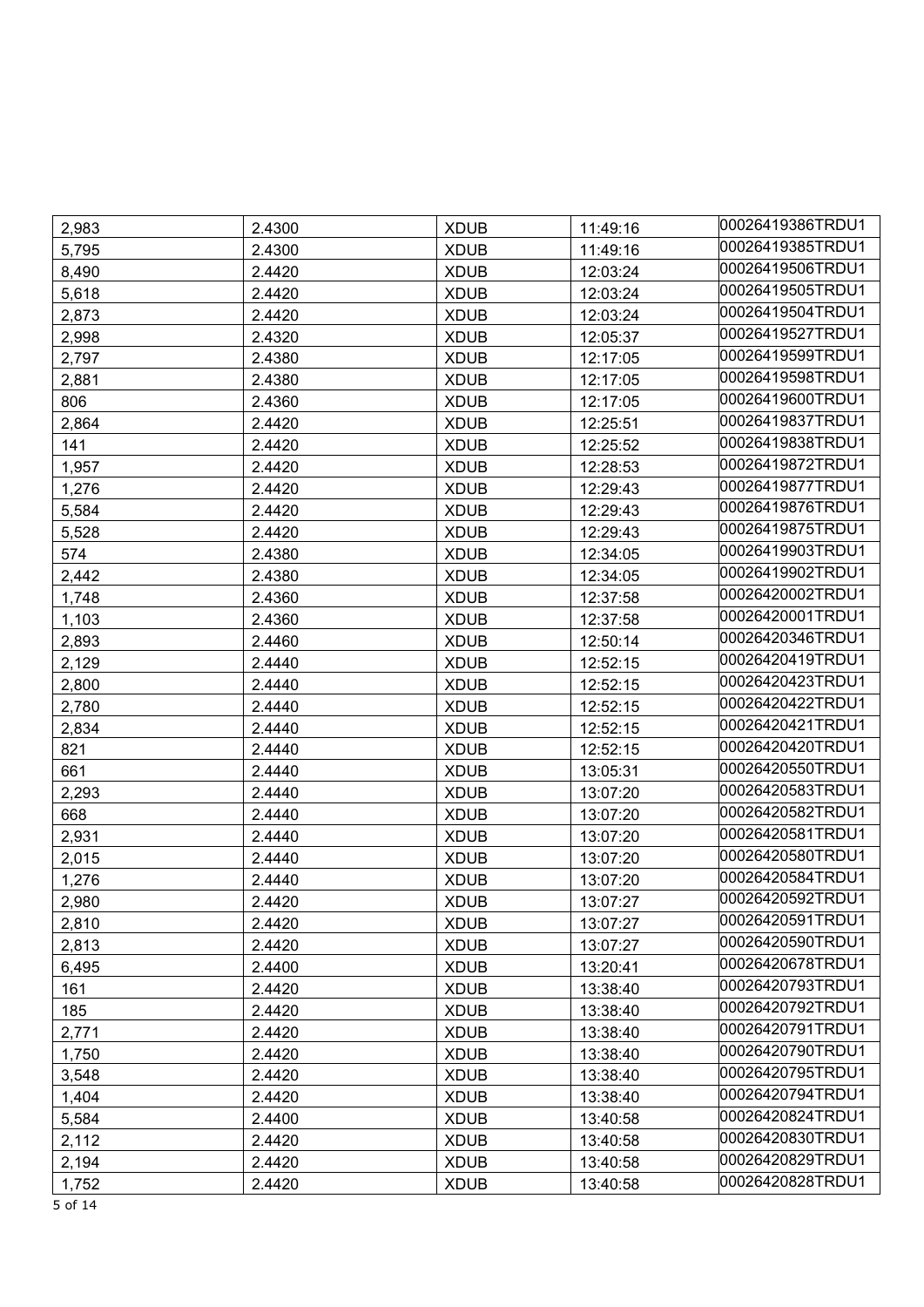| 1,929 | 2.4420 | <b>XDUB</b> | 13:40:58 | 00026420827TRDU1 |
|-------|--------|-------------|----------|------------------|
| 1,752 | 2.4420 | <b>XDUB</b> | 13:40:58 | 00026420826TRDU1 |
| 1,929 | 2.4420 | <b>XDUB</b> | 13:40:58 | 00026420825TRDU1 |
| 3,028 | 2.4420 | <b>XDUB</b> | 13:40:58 | 00026420823TRDU1 |
| 3,013 | 2.4300 | <b>XDUB</b> | 13:45:25 | 00026420882TRDU1 |
| 2,750 | 2.4360 | <b>XDUB</b> | 13:51:49 | 00026420983TRDU1 |
| 204   | 2.4360 | <b>XDUB</b> | 13:51:49 | 00026420982TRDU1 |
| 3,358 | 2.4400 | <b>XDUB</b> | 13:59:17 | 00026421093TRDU1 |
| 1,378 | 2.4400 | <b>XDUB</b> | 14:01:58 | 00026421151TRDU1 |
| 1,894 | 2.4400 | <b>XDUB</b> | 14:01:58 | 00026421150TRDU1 |
| 3,339 | 2.4400 | <b>XDUB</b> | 14:04:40 | 00026421225TRDU1 |
| 258   | 2.4400 | <b>XDUB</b> | 14:07:03 | 00026421268TRDU1 |
| 2,660 | 2.4400 | <b>XDUB</b> | 14:07:03 | 00026421267TRDU1 |
| 3,334 | 2.4400 | <b>XDUB</b> | 14:09:10 | 00026421312TRDU1 |
| 1,263 | 2.4360 | <b>XDUB</b> | 14:09:16 | 00026421315TRDU1 |
| 45    | 2.4360 | <b>XDUB</b> | 14:09:16 | 00026421314TRDU1 |
| 2,178 | 2.4360 | <b>XDUB</b> | 14:09:16 | 00026421313TRDU1 |
| 1,264 | 2.4360 | <b>XDUB</b> | 14:09:16 | 00026421317TRDU1 |
| 870   | 2.4360 | <b>XDUB</b> | 14:09:16 | 00026421316TRDU1 |
| 33    | 2.4380 | <b>XDUB</b> | 14:15:58 | 00026421502TRDU1 |
| 281   | 2.4380 | <b>XDUB</b> | 14:15:58 | 00026421501TRDU1 |
| 1,201 | 2.4380 | <b>XDUB</b> | 14:15:58 | 00026421500TRDU1 |
| 85    | 2.4400 | <b>XDUB</b> | 14:17:16 | 00026421546TRDU1 |
| 6,224 | 2.4400 | <b>XDUB</b> | 14:17:16 | 00026421545TRDU1 |
| 1,474 | 2.4400 | <b>XDUB</b> | 14:17:16 | 00026421544TRDU1 |
| 3,212 | 2.4400 | <b>XDUB</b> | 14:17:16 | 00026421543TRDU1 |
| 6,224 | 2.4400 | <b>XDUB</b> | 14:17:16 | 00026421542TRDU1 |
| 1,027 | 2.4400 | <b>XDUB</b> | 14:17:16 | 00026421547TRDU1 |
| 3,159 | 2.4400 | <b>XDUB</b> | 14:21:49 | 00026421733TRDU1 |
| 3,000 | 2.4380 | <b>XDUB</b> | 14:22:24 | 00026421758TRDU1 |
| 2,963 | 2.4400 | <b>XDUB</b> | 14:26:50 | 00026421923TRDU1 |
| 9,818 | 2.4400 | <b>XDUB</b> | 14:31:09 | 00026422057TRDU1 |
| 4,716 | 2.4400 | <b>XDUB</b> | 14:31:09 | 00026422056TRDU1 |
| 3,320 | 2.4380 | <b>XDUB</b> | 14:33:21 | 00026422160TRDU1 |
| 1,308 | 2.4360 | <b>XDUB</b> | 14:37:06 | 00026422263TRDU1 |
| 253   | 2.4440 | <b>XDUB</b> | 14:44:05 | 00026422456TRDU1 |
| 825   | 2.4440 | <b>XDUB</b> | 14:44:05 | 00026422455TRDU1 |
| 2,233 | 2.4440 | <b>XDUB</b> | 14:44:05 | 00026422454TRDU1 |
| 1,150 | 2.4460 | <b>XDUB</b> | 14:45:59 | 00026422521TRDU1 |
| 3,179 | 2.4460 | <b>XDUB</b> | 14:45:59 | 00026422520TRDU1 |
| 3,500 | 2.4460 | <b>XDUB</b> | 14:45:59 | 00026422519TRDU1 |
| 7,602 | 2.4460 | <b>XDUB</b> | 14:45:59 | 00026422518TRDU1 |
| 48    | 2.4460 | <b>XDUB</b> | 14:45:59 | 00026422517TRDU1 |
| 3,088 | 2.4460 | <b>XDUB</b> | 14:45:59 | 00026422516TRDU1 |
| 8,247 | 2.4460 | <b>XDUB</b> | 14:45:59 | 00026422515TRDU1 |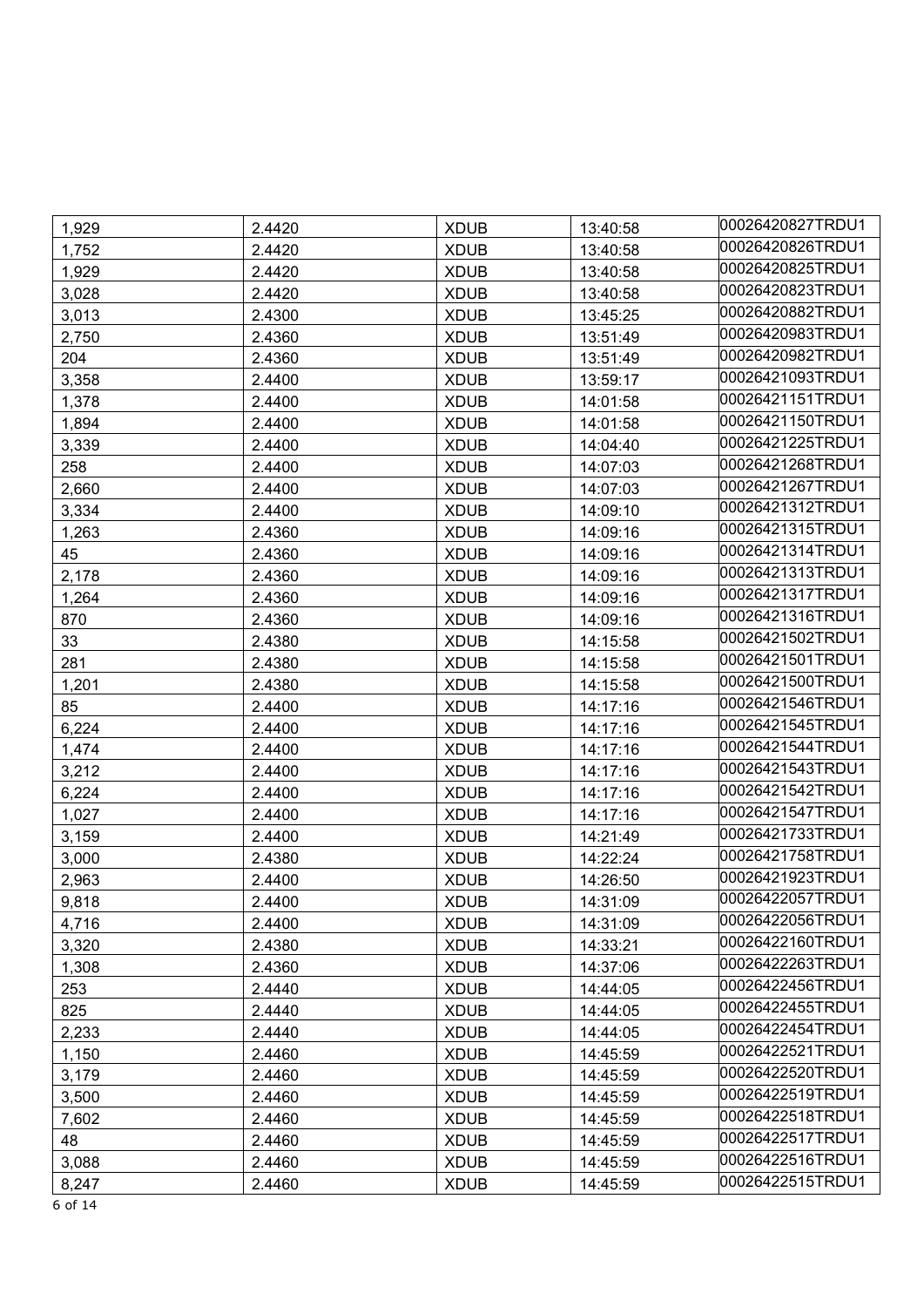| 1,461  | 2.4380 | <b>XDUB</b> | 14:48:51 | 00026422597TRDU1 |
|--------|--------|-------------|----------|------------------|
| 943    | 2.4500 | <b>XDUB</b> | 14:58:29 | 00026422750TRDU1 |
| 1,300  | 2.4500 | <b>XDUB</b> | 14:58:29 | 00026422749TRDU1 |
| 144    | 2.4500 | <b>XDUB</b> | 14:58:29 | 00026422748TRDU1 |
| 800    | 2.4500 | <b>XDUB</b> | 14:58:29 | 00026422747TRDU1 |
| 4,122  | 2.4480 | <b>XDUB</b> | 14:59:06 | 00026422764TRDU1 |
| 11,718 | 2.4480 | <b>XDUB</b> | 14:59:06 | 00026422763TRDU1 |
| 1,164  | 2.4440 | <b>XDUB</b> | 15:01:03 | 00026422842TRDU1 |
| 2,735  | 2.4440 | <b>XDUB</b> | 15:01:03 | 00026422841TRDU1 |
| 4,808  | 2.4280 | <b>XDUB</b> | 15:02:08 | 00026423010TRDU1 |
| 931    | 2.4280 | <b>XDUB</b> | 15:02:08 | 00026423009TRDU1 |
| 2,790  | 2.4280 | <b>XDUB</b> | 15:02:08 | 00026423008TRDU1 |
| 100    | 2.4280 | <b>XDUB</b> | 15:02:08 | 00026423007TRDU1 |
| 6,138  | 2.4360 | <b>XDUB</b> | 15:09:20 | 00026423256TRDU1 |
| 1,923  | 2.4360 | <b>XDUB</b> | 15:09:20 | 00026423255TRDU1 |
| 732    | 2.4360 | <b>XDUB</b> | 15:09:20 | 00026423254TRDU1 |
| 4,609  | 2.4360 | <b>XDUB</b> | 15:11:30 | 00026423363TRDU1 |
| 1,032  | 2.4340 | <b>XDUB</b> | 15:15:19 | 00026423456TRDU1 |
| 1,631  | 2.4340 | <b>XDUB</b> | 15:15:19 | 00026423455TRDU1 |
| 562    | 2.4340 | <b>XDUB</b> | 15:15:19 | 00026423454TRDU1 |
| 1,254  | 2.4340 | <b>XDUB</b> | 15:16:43 | 00026423534TRDU1 |
| 4,217  | 2.4340 | <b>XDUB</b> | 15:16:43 | 00026423533TRDU1 |
| 254    | 2.4320 | <b>XDUB</b> | 15:16:43 | 00026423535TRDU1 |
| 4,434  | 2.4300 | <b>XDUB</b> | 15:16:53 | 00026423569TRDU1 |
| 1,461  | 2.4300 | <b>XDUB</b> | 15:16:53 | 00026423568TRDU1 |
| 857    | 2.4300 | <b>XDUB</b> | 15:16:53 | 00026423567TRDU1 |
| 1,143  | 2.4300 | <b>XDUB</b> | 15:16:53 | 00026423566TRDU1 |
| 800    | 2.4300 | <b>XDUB</b> | 15:16:53 | 00026423565TRDU1 |
| 4,441  | 2.4360 | <b>XDUB</b> | 15:21:00 | 00026423652TRDU1 |
| 2,788  | 2.4360 | <b>XDUB</b> | 15:21:00 | 00026423651TRDU1 |
| 3,580  | 2.4380 | <b>XDUB</b> | 15:24:14 | 00026423745TRDU1 |
| 4,436  | 2.4380 | <b>XDUB</b> | 15:24:14 | 00026423744TRDU1 |
| 3,881  | 2.4360 | <b>XDUB</b> | 15:29:53 | 00026423924TRDU1 |
| 4,290  | 2.4380 | <b>XDUB</b> | 15:32:24 | 00026423995TRDU1 |
| 4,456  | 2.4360 | <b>XDUB</b> | 15:36:09 | 00026424126TRDU1 |
| 4,315  | 2.4360 | <b>XDUB</b> | 15:37:58 | 00026424246TRDU1 |
| 4,397  | 2.4360 | <b>XDUB</b> | 15:37:58 | 00026424245TRDU1 |
| 4,337  | 2.4340 | <b>XDUB</b> | 15:37:58 | 00026424247TRDU1 |
| 6      | 2.4360 | <b>XDUB</b> | 15:42:00 | 00026424346TRDU1 |
| 3,265  | 2.4360 | <b>XDUB</b> | 15:42:13 | 00026424355TRDU1 |
| 4,182  | 2.4380 | <b>XDUB</b> | 15:46:44 | 00026424479TRDU1 |
| 4,414  | 2.4380 | <b>XDUB</b> | 15:46:44 | 00026424478TRDU1 |
| 435    | 2.4380 | <b>XDUB</b> | 15:46:44 | 00026424477TRDU1 |
| 4,141  | 2.4380 | <b>XDUB</b> | 15:48:53 | 00026424702TRDU1 |
| 4,078  | 2.4360 | <b>XDUB</b> | 15:48:53 | 00026424703TRDU1 |